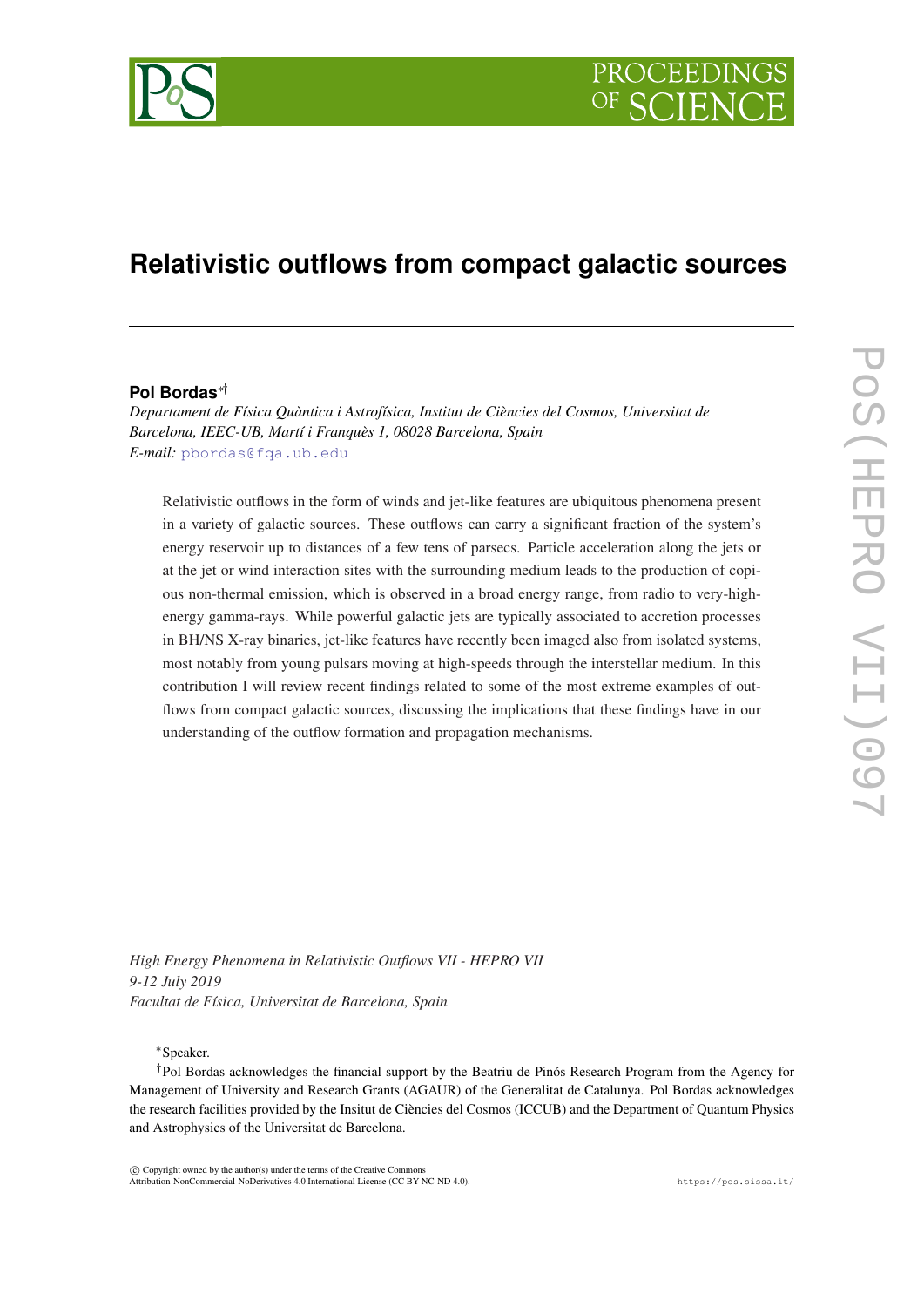## 1. Introduction

Gamma-ray astronomy has been providing in the last years with a wealth of observational results which have made of it a new window for the study of the non-thermal Universe. Several catalogues at high- and very-high energy gamma-rays (HEs: 100 MeV < *E*<sup>γ</sup> < 100 GeV; VHEs:  $E<sub>\gamma</sub>$  > 100 GeV) have been recently released by the *Fermi*-LAT and the H.E.S.S. and HAWC collaborations, respectively, demonstrating the power of gamma-ray astronomy and the whole new perspectives that gamma-ray astrophysics can bring, in particular for high-energy sources in our Galaxy. Intriguingly, the nature of these gamma-ray emitters has been established for just a fraction of the catalogued sources, thanks to either robust identifications based on some observational properties (e.g. flux variability,) or its positional or morphological association with lower-energy catalogued sources. In the vast majority of identified sources, and most likely also for the unidentified ones, gamma-rays originate from the vicinity of a compact object (black holes, neutron stars or white dwarfs) displaying powerful outflows in the form of relativistic winds and jets. In these proceedings we will review some of the most extreme examples of gamma-ray emitters displaying relativistic outflows recently found in our Galaxy. Although we will mainly discuss gamma-ray emitting sources in this context, we will also make use of recent results obtained at lower energies (e.g. X-rays in the case of the runaway pulsar IGR J11014–6103 ). In the next Sections we will discuss some recent advances, both observational and theoretical, accomplished in the study of microquasars (Sect. 2), gamma-ray binaries (Sect. [3](#page-3-0)) and runaway pulsar wind nebulae (Sect. [4\)](#page-6-0). For each case, we will focus correspondingly on the recent results obtained for the microquasar SS433 at HEs and VHEs (Sect. [2.1](#page-2-0)), the gamma-ray binary PSR B1259–63 (Sect. [3.1](#page-4-0)), and the runaway pulsar wind nebula IGR J11014–6103 (Sect. [4.1](#page-6-0)). A summary and concluding remarks are provided in (Sect. [5\)](#page-8-0).

# 2. Jets from microquasars

Microquasars  $(\mu Qs)$  are X-ray binaries featuring relativistic jets, a nomenclature that follows their phenomenological analogy with Active Galactic Nuclei (AGN) (see Mirabel et al. 1992). Given that AGNs were known sources of  $\gamma$ -rays,  $\mu$ Qs have long predicted to be gamma-ray emitters as well. In addition, non-thermal synchrotron emission from  $\mu$ Q jets had been resolved at radio/IR energies in several systems, which requires the presence of highly energetic (accelerated) electrons in their jets. Otherwise, at least in two  $\mu$ Qs (SS433, see Migliari et al. 2002, and 4U 1630– 47, see Díaz Trigo et al. 2013; for this latter system, see however Díaz Trigo et al. (2014)), the presence of baryons has been reported following the detection of emission lines of highly ionised elements. Accounting for these relativistic particle populations together with the strong matter and radiation fields in which  $\mu$ Os are embedded, gamma-ray emission may be produced either through IC scattering off the radiation field from the companion star or through proton-proton interactions mechanisms when hadrons are present in their jets (see e.g. Romero et al. 2003; Dermer & Böttcher 2006; Bosch-Ramon et al. 2006a). Large-scale γ-ray emission from  $\mu$ Q jets interacting with the surrounding medium has also been proposed (see e.g. Bosch-Ramon et al. 2005; Bordas et al. 2009).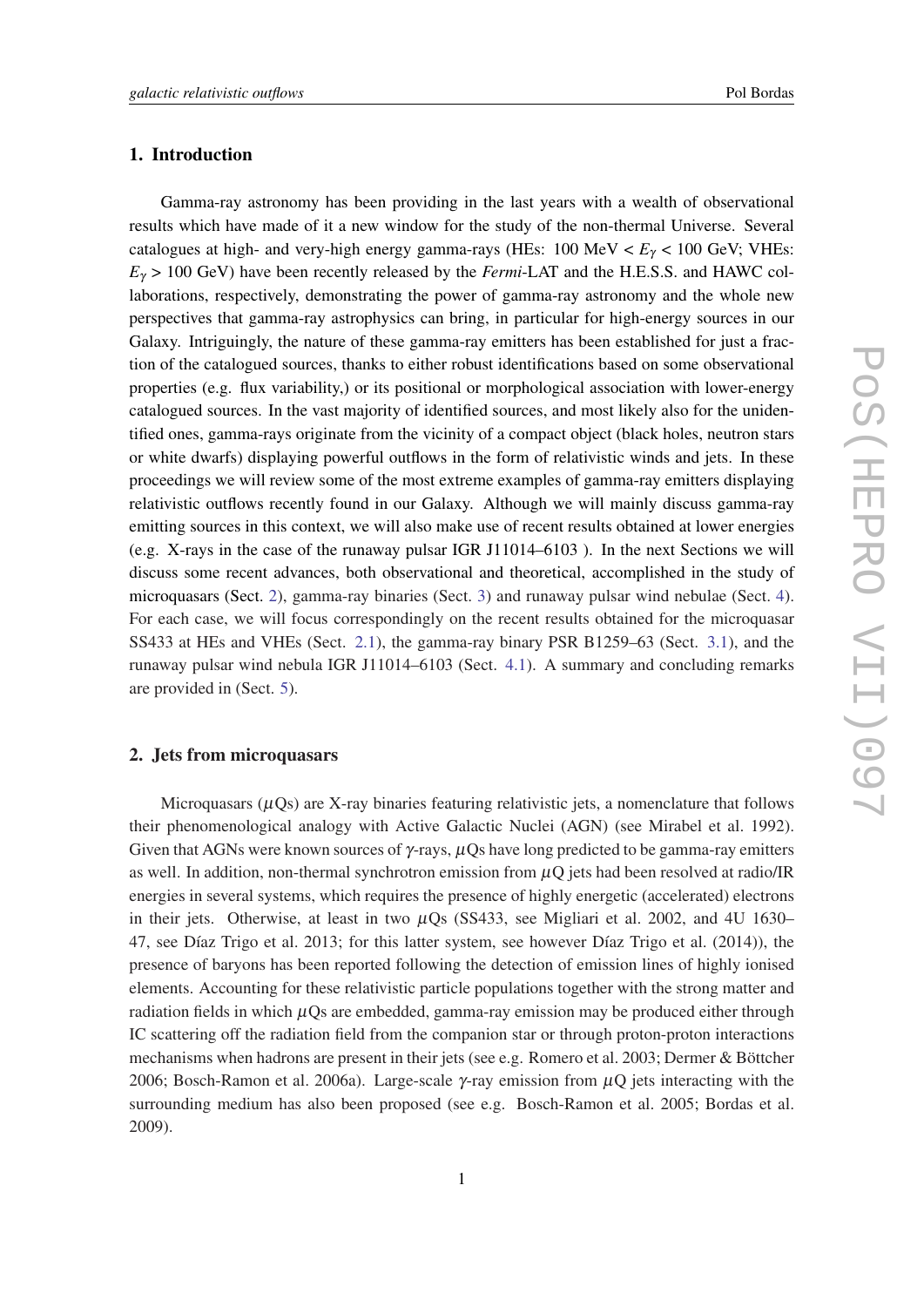<span id="page-2-0"></span>The detection of  $\mu$ Qs at gamma-ray energies had to wait nevertheless for the launch of the latest generation of gamma-ray satellites<sup>1</sup>. As of today, four  $\mu Qs$  have been found to be steady or transient HE gamma-ray emitters: Cyg X-3 (Tavani et al. 2009; Fermi LAT Collaboration et al. 2009), Cyg X-1(Sabatini et al. 2013; Malyshev et al. 2013; Zanin et al. 2016; Zdziarski et al. 2017), V404 Cyg (Loh et al. 2016) and SS433 (Bordas et al. 2015; Rasul et al. 2019; Xing et al. 2019). At VHEs,  $\mu$ Qs have remained rather elusive. Apart from a tentative detection of Cyg X-1 reported by the MAGIC Collaboration (Albert et al. 2007), the search for VHE emission from other systems revealed unfruitful in the last years Saito et al. (2009); Aleksic et al. (2010); Archambault et al. (2013); H. E. S. S. Collaboration et al. (2018). Very recently, however, the HAWC Collaboration has reported on the detection of VHE emission from SS433 (Abeysekara et al. 2018; see below). Furthermore. It is worth noting that a  $\mu$ O scenario has been proposed also for some gamma-ray binary systems, although the nature of the powering engine in these systems is yet unclear.

#### 2.1 Case study: SS433

SS433 was the first binary system in which highly energetic jets were discovered (Abell & Margon 1979), and was later classified as a Galactic  $\mu$ Q. The system is composed of a 10–20 solar-mass black hole orbiting every  $\sim$  13 days its A3–7 companion star, and is distinguished by a continuous supercritical accretion regime, with an accretion rate as high as  $\sim 10^{-4}$  solar masses per year. The accretion disk feeds two mildly relativistic jets carrying a kinetic energy power at a level of  $L_{\rm jet}$   $\gtrsim$  10<sup>39</sup> erg s<sup>−1</sup> (Dubner et al. 1998), ejected at a velocity of 0.26*c* and precessing every ∼ 162 days. As stated above, SS433 represents also one of only two cases in which the presence of baryonic material in the jets has been established through the detection of lines of highly ionised heavy elements (Migliari et al. 2002). Most of SS433's jet kinetic power is delivered at the shock interface to the surrounding W50 nebula, a large supernova remnant, SNR G39.7-2.0. Radio to Xray emission originated in the jet/nebula interaction sites has been proposed (Safi-Harb & Ögelman 1997), whereas high-energy gamma-ray radiation from these regions has also been predicted (Heinz & Sunyaev 2002), peaking at energies of Γ<sub>jet</sub>  $m_p c^2$ , where Γ<sub>jet</sub> is the bulk motion jet Lorentz factor. Very-high-energy gamma-ray emission has also been proposed (Aharonian & Atoyan 1998; Bosch-Ramon et al. 2005; Bordas et al. 2009), under the assumption that particle acceleration at the jet termination shock extends to TeV energies.

Several groups have recently claimed the detection of SS433 in the HE and VHE gamma-ray domain. The first tentative association of a significant HE gamma-ray signal towards SS433 was announced in Bordas et al. (2015). The authors made use of ∼ 5 years of archival *Fermi*-LAT observations on the source, finding a gamma-ray excess towards SS433/W50. The gamma-ray flux has no significant signatures of either orbital or precession variability in the analysed data-set. The spectral energy distribution (SED) displays a maximum at about 250 MeV, extending up to about  $\sim$  800 MeV. The authors considered the possibility that the observed emission is produced through proton-proton collisions at the SS433/W50 interaction regions (see e.g. Bordas 2009; Bordas et al. 2010). Other scenarios, although not favoured, could not be ruled out, including gamma-ray emission produced by relativistic electrons through IC or relativistic Bremsstrahlung processes. An

 $1\mu$ Qs were claimed to be strong and variable VHE  $\gamma$ -ray sources in the 80's, the most notable example being the case of Cyg X-3, although these detections resulted to be highly controversial, see e.g. Chardin & Gerbier (1989).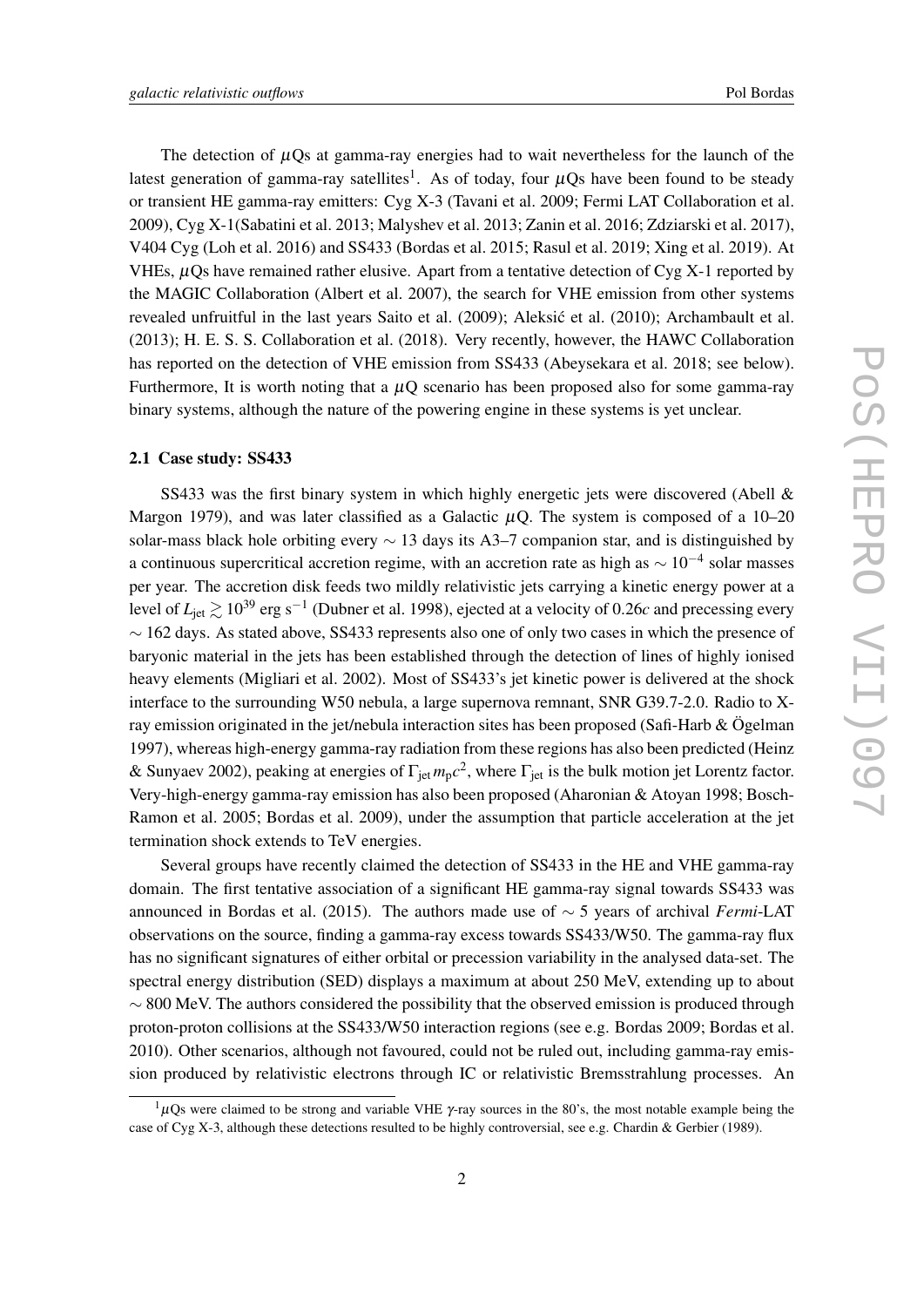<span id="page-3-0"></span>updated analysis by the same authors, but accounting for a somewhat larger data-set and making use of the improvements associated with the new "Pass 8" calibration of the LAT data archive (Bordas et al. 2017), resulted in similar conclusions in terms of the source SED , but with an improved positional accuracy of the gamma-ray excess with respect to the the location of SS433/W50. Recently, Xing et al. (2019) reported on the analysis of ∼ 10 years of LAT observations on the source, showing that the excess emission falls towards the western jet lobes. Almost contemporaneously, Rasul et al. (2019) also reported the analysis of a ∼ 9 years of LAT observations, yielding a detection of SS433 at a statistical significance of  $13\sigma$  in the 200 to 500 MeV energy range. A temporal analysis of this data-set revealed in addition a marginal evidence  $(2.9\sigma)$  for modulation of SS433's gamma-ray flux with the precession period of the system. This prompted the authors to suggest that at least a fraction of the detected gamma-ray flux was originating close to the object rather than from the jet termination regions.

At VHEs, the MAGIC and H.E.S.S. Collaborations reported on the joint analysis of observations on SS433/W50 taken during periods in which the putative TeV signal may not be attenuated due to periodic eclipses or precession of the disk envelope surrounding the central parts of the binary system (see e.g. Reynoso et al. 2008). They also explored the east/west interaction regions with the W50 nebula. No evidence of VHE gamma-ray emission neither from the central binary nor from the interaction regions was found (MAGIC Collaboration et al. 2018). Very recently, however, the HAWC collaboration published the results of a long-term campaign on the source, which resulted in the detection of SS433/W50 at energies of at least ~ 25 TeV (Abeysekara et al. 2018). The emission is localised at the eastern/western interaction regions, without significant fluxes coming from the central system. These authors conclude that the broad-band emission, from radio to VHE gamma-rays, observed from these regions is consistent with a single population of very energetic electrons embedded in a nebular magnetic field of ∼ 16µG. No spectral analysis is performed, although the non-detection of the source by MAGIC and H.E.S.S. may imply a rather hard VHE gamma-ray spectrum.

#### 3. Relativistic outflows from gamma-ray binaries

Gamma-ray binaries (GBs) have revealed in the last years as a new type of high-energy emitters. Being composed of a stellar-mass compact object orbiting a young, bright and massive star, GBs are observationally characterised by displaying the peak of their SED in the gamma-ray domain. As of today, eight systems have been robustly established as GBs: LS 5039 (Aharonian et al. 2005a), PSR B1259–63 (Aharonian et al. 2005b), LS I + 61 303 (Albert et al. 2006), HESS J0632+057 (Aharonian et al. 2007), 1FGL J1018.6–5856 (Fermi LAT Collaboration et al. 2012), LMC P3 (Corbet et al. 2016), PSR J2032+4127 (Lyne et al. 2015) and, very recently, 4FGL J1405.1–6119 (Corbet et al. 2019). Amongst GBs, only in the cases of PSR B1259-63 and PSR J2032+4127 the compact object has been firmly identified as a neutron star, following the detection of pulsed emission at orbital phases in which the star is relatively far away from the free-free absorbing companion's stellar wind. The much higher compactness of other GBs prevents a similar detection of pulsations and therefore the identification of the nature of the compact object. Accretion-based models and pulsar-wind interaction scenarios keep being discussed as the powering engine of GBs (see e.g. Dubus 2006; Bosch-Ramon et al. 2006b; Romero et al. 2007; Torres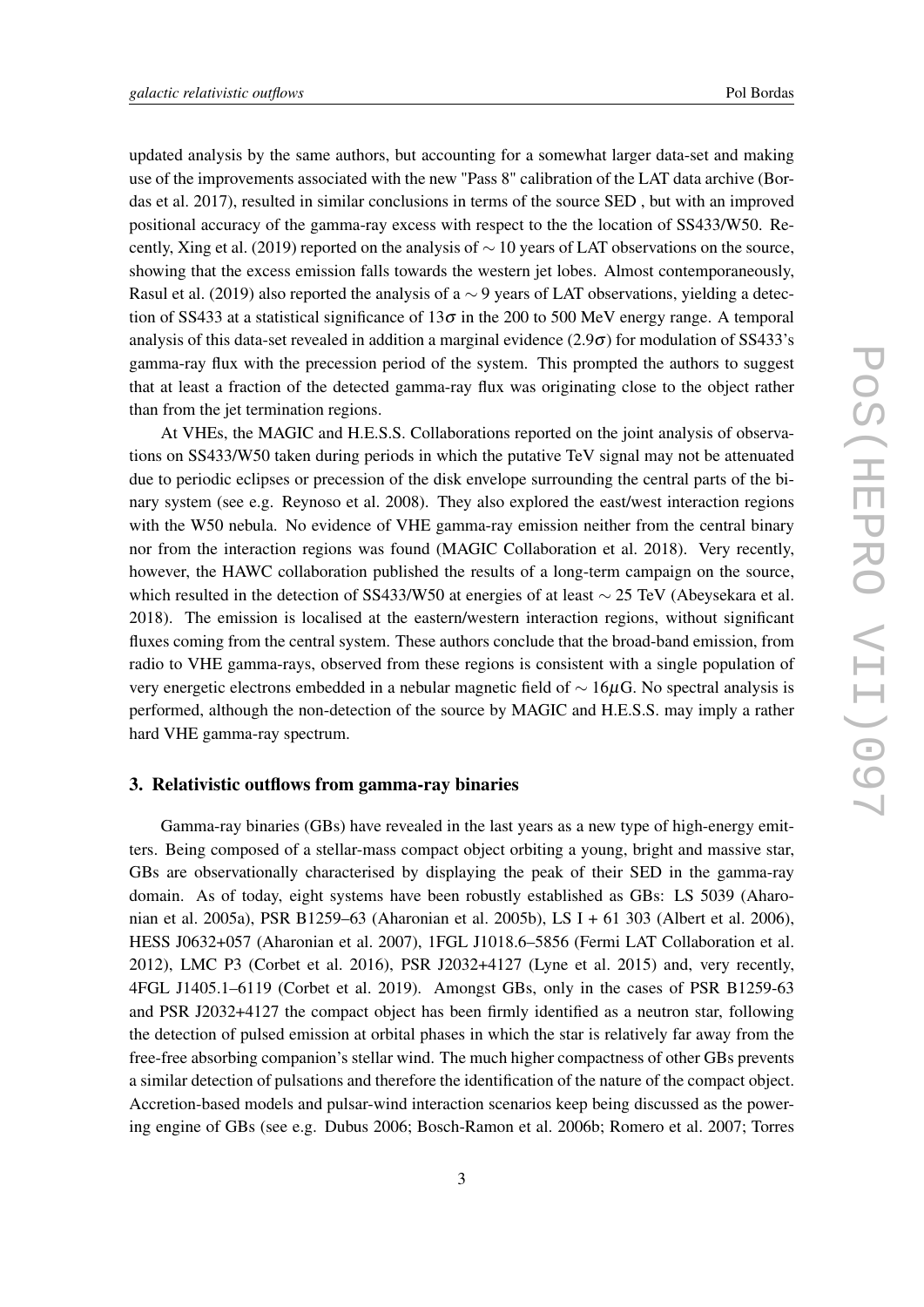<span id="page-4-0"></span>et al. 2012; Jaron et al. 2016). An up-to-date summary accounting for some of the key properties of currently known GBs (not including 4FGL J1405.1–6119) is provided in (Paredes & Bordas 2019a) and Paredes & Bordas 2019b. For a more detailed review on GBs the reader is referred to (Dubus 2013).

GBs display a broad-band emission that extends from radio up to VHEs. On the one hand, leptonic mechanisms including synchrotron, Inverse Compton (IC) and thermal/relativistic Bremmstrahlung are extremely efficient radiative mechanisms in the framework of GBs given the extreme conditions of the matter, radiation and magnetic fields at binary-system length-scales. A magnetic field in the emitter zone can be provided by the plasma of the pulsar wind, or within the jet ejecta in the case of accretion-based models. The magnetic field associated to the stellar wind or to the external medium around the binary system can also act as a "seed" field for synchrotron to operate, but this requires the emitting particles to escape the pulsar wind or jet regions, e.g. in the forward shock at the jet/wind tip when the ejecta is halted by the swept-up external medium. IC emission is fed by the strong photon field provided by the companion star, typically a bright O or B spectral type star, or from the circumstellar disk present in some GBs. IC is however highly anisotropic (see e.g. Blumenthal & Gould 1970), depending on the interaction angle between the electron and the seed photon. For an emitter located in the vicinity of the compact object this anisotropy will give rise to a periodically modulated light-curve, reflecting the changing interaction conditions along the orbital motion. Note, however, that photon-photon absorption can also be very efficient at VHEs. As γγ absorption is also highly anisotropic (see e.g. Dubus 2006), this modulation will also follow the orbital motion of the compact object around the companion star. Absorption will redistribute the energy flux towards lower energies. This can be used to constrain the location of the gamma-ray emission at or beyond binary-system length-scales in GBs (see e.g. Bosch-Ramon et al. 2008). Finally, the dense matter field in the close surroundings of gamma-ray binaries can make Bremsstrahlung emission and hadronic interactions an efficient emission mechanism as well. However, thermal Bremsstrahlung has not been detected yet in GBs (see e.g. Zabalza et al. 2011). Proton-proton interactions, on the other hand, which could also lead to the production of gamma-rays through  $\pi^0$ -decay, depend on the capabilities of GBs to accelerate protons to relativistic energies. Such scenario has been considered e.g. to explain the VHE gamma-ray emission from PSR B1259–63 (Neronov & Chernyakova 2007). The predicted TeV profile, however, resulted to be markedly different from later observations of this source taken with the H.E.S.S. telescopes (H. E. S. S. Collaboration et al. 2013).

#### 3.1 Case study: PSR B1259–63

PSR B1259–63 is a GB composed of a rotation-powered pulsar spinning every 48 ms originally detected as a radio pulsar (Johnston et al. 1992), and a Be companion star orbiting one each other every 3.4 years in a highly eccentric orbit with  $e = 0.87$  (see Negueruela et al. 2011 and references therein). The Be star features a dense equatorial outflow with a disk-like morphology. This disk is thought to be crossed twice per orbit by the neutron star at orbital phases close to periastron passage, when the source displays relatively high fluxes of non-thermal emission across the whole electromagnetic spectrum (see e.g. Chernyakova et al. 2014). The strong interaction between the stellar wind and the pulsar wind near the periastron passage has been shown to produce an outflow extending several AU away from the system (Moldón et al. 2011). The flux profile during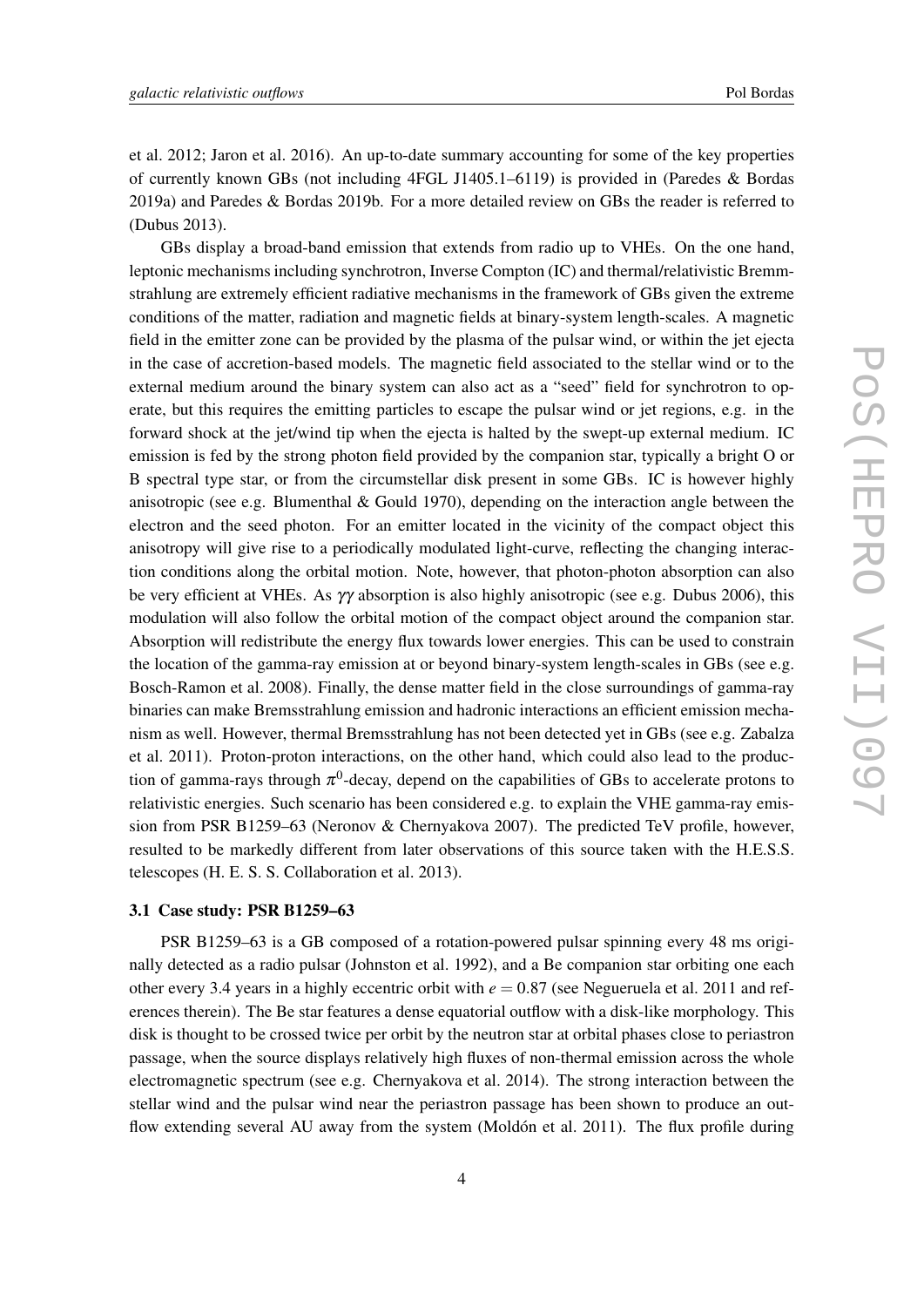these orbital phases features two distinct maxima roughly coincident in radio, X-rays and VHE gamma-rays, with the second peak displaying higher luminosities. At VHEs, the source has been monitored close to periastron since 2004 (Aharonian et al. 2005b, 2009; H. E. S. S. Collaboration et al. 2013). During the 2014 campaign, a third emission peak could be distinguished before the first disk crossing, although it is yet unclear if this is periodically repeating (Romoli et al. 2017).

At HE gamma-rays, PSR B1259–63 is also detected close to periastron passage, although the relative variability close to the disk-crossing times is weaker compared to radio, X-rays and TeV gamma-rays. About 30–40 days after periastron, however, extremely bright gamma-ray flares have been observed with the *Fermi*-LAT in 2011, 2014 and 2017 (see e.g. Abdo et al. 2011; Caliandro et al. 2015; Tam et al. 2018; Chang et al. 2018). These flares displayed similar properties in terms of peak luminosities and onset times of about 30 days after periastron in 2011 and 2014. The total observed luminosity, adopting a distance to the source of 2.7 kpc (Miller-Jones et al. 2018) strongly challenged current models on the source, as this was similar or higher than the total spin-down luminosity of the system ( $\dot{E} = 8.2 \times 10^{35}$  erg s<sup>-1</sup>). Furthermore, the HE flare did not correspond to any strong enhancement of the non-thermal flux at any other wavelength (see e.g. H. E. S. S. Collaboration et al. 2013). During the 2017 periastron passage, the flare repeated again, although with some remarkable differences. The flare onset took place 40 days after periastron, lasting for about 30 days, and displayed higher fluxes and shorter variability , down to ∼minute time-scales (Johnson et al. 2018).

These HE gamma-ray flares have been discussed in length since their discovery, although their origin remains unclear. A model accounting for IC emission from particles in the un-shocked pulsar wind were proposed by Khangulyan et al. (2012). This model can explain the narrow flare being detectable only at sub-GeV energies, with the timing of the flare being the result of pulsar wind zone increasing its size abruptly as the pulsar exits the disk-crossing phase. This model requires however an enhancement of the photon field upon which relativistic electrons in the un-shocked wind can scatter off, requiring an additional infrared photon field in order to reach the observed luminosities in the flare time-scales. IC models have also been invoked considering a narrow energy distribution of electron/positron pairs produced close to the pulsar and scattering off X-ray photons generated in the tail of the shocked pulsar wind (Dubus & Cerutti 2013). Doppler-boosted synchrotron emission has also been invoked to model the HE outbursts (see e.g. Kong et al. 2012). Doppler effects can indeed help to explain the high flare luminosities observed, although such an enhancement should also be detected at other wavelengths, which is not the case. For the 2017 flare, displaying the most extreme properties in terms of luminosity and variability, IC models seem to be put at their limits, whereas Doppler factors of at least  $D \gtrsim 3$  and a rather high electron acceleration efficiency (Kong et al. 2012) are required in synchrotron-based models (Johnson et al. 2018). Variability down to ∼minute time-scales requires the emission region to be ∼30%–40% of the separation distance between the pulsar and the Be companion star at the time of the flare (Johnson et al. 2018). Far away from periastron passage, X-ray extended emission has been reported from PSR B1259–63 using *Chandra* observations of the source close to apastron orbital phases (Pavlov et al. 2011). This emission has been interpreted as synchrotron emission from the pulsar wind when it is shocked by a clump of plasma ejected from PSR B1259-63 at the time of the system periastron passage (Pavlov et al. 2015; see also Barkov & Bosch-Ramon 2016). It is unclear whether the strong HE flares are related to the production of this ejecta.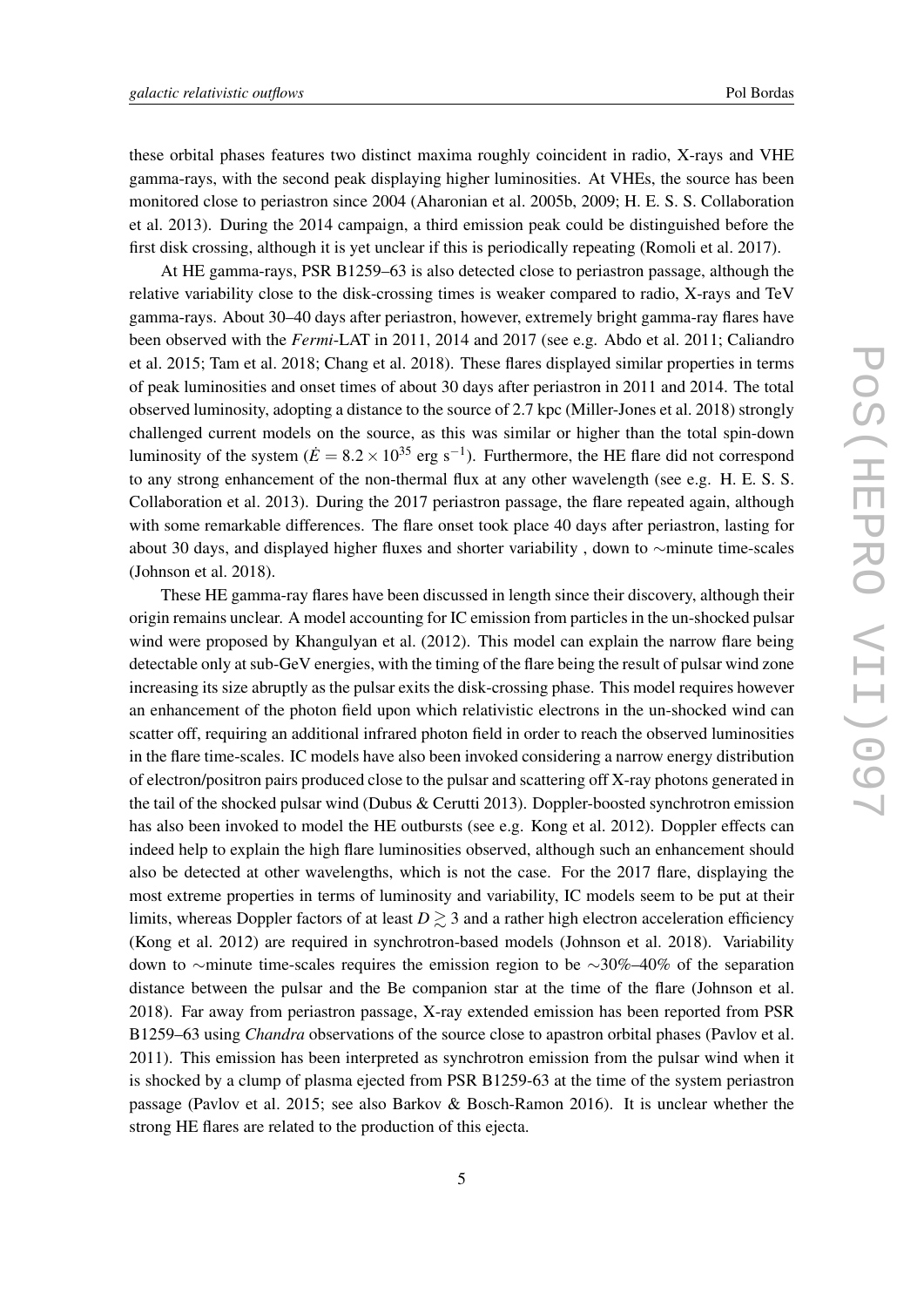#### <span id="page-6-0"></span>4. Jet-like features in runaway pulsars

Pulsars are amongst the most powerful and efficient particle accelerators known in Nature. Their huge rotational energy is dissipated away in the form of a highly relativistic wind, which is observed to radiate non-thermally in the whole electromagnetic spectrum up to energies that can reach tens of TeV (see, e.g. H. E. S. S. Collaboration et al. 2019a; H. E. S. S. Collaboration et al. 2019b). The integrated emission from these winds can actually be several orders of magnitude brighter than the pulsar magnetosphere itself. This emission is thought to be produced through synchrotron radiation by relativistic particles and magnetic fields present in the wind, together with IC emission by this very same particle population scattering off external photon fields (Cosmic Microwave Background radiation, dust IR, and starlight photons). In the case of runaway pulsars moving at supersonic velocities in the interstellar medium (ISM), this wind displays a bullet-like structure when the wind inertia is balanced by the ram pressure of the surrounding medium (see e.g. (Gaensler et al. 2004); see also the detailed MHD simulations of runaway PWN morphologies in Bucciantini et al. (2005). A bow shock is formed ahead of the pulsar, at a distance  $R_{\text{bs}}$  ∼  $(\dot{E}/4\pi c P_{\text{ISM}})^{1/2}$ , where  $\dot{E}$  is the pulsar spin-down power and  $P_{\text{ISM}}$  is the ambient medium thermal pressure. Long cometary tails filled with the shocked pulsar wind material are formed behind the pulsar motion, and in some cases striking structures displaying long jet-like features that can extend for more than 10 pc into the surrounding medium have been resolved, in particular at Xrays thanks to the good performance of instruments like XMM-*Newton* and *Chandra* in terms of angular resolution (see Kargaltsev et al. 2017 for a review; see also Fig. [4](#page-7-0) for one of the most extreme examples, the system IGR J11014–6103).

The study of pulsar wind nebulae (PWNe) can provide invaluable information about the central engines powering them, the properties of the surrounding medium, and the physical processes involved in the wind-medium interactions. In the case of runaway PWNe, the structures formed by the shocked pulsar wind are put at their limits. In this case, wind particles at the termination shock may undergo re-acceleration in between the forward shock (into the medium) and the reverse shock (a shock within the pulsar wind itself). If magnetic perturbations are accounted for, e.g. produced by the same accelerated particles, this re-acceleration can lead to hard particle distributions, which would explain the rather hard X-ray spectra generally retrieved for runaway PWNs. These reaccelerated particles, could contribute a substantial fraction of the positrons detected as cosmic-ray particles above a few tens of GeV and up to several hundred GeV (see e.g. Bykov et al. 2017). There are about 30 of such runaway PWN identified so far through observations in X-rays that are able to reveal their unique morphologies, through  $H_{\alpha}$  emission lines identifying the shocked structures, through observations in the far-UV, which have resolved the bow shock in a couple of systems thanks to the capabilities of the Hubble Space Telescope, and through radio observations, revealing to lower-energy synchrotron emission from about 8 runaway PWNe (Kargaltsev et al. 2017),

## 4.1 Case study: IGR J11014–6103

In addition to the strong shocks ahead of runaway PWNe and the tail-like structures behind them, recent X-ray observations have also revelaed parsec-scale jet-like features in some of the highest velocity pulsars. These structures can develop almost perpendicularly to their direction of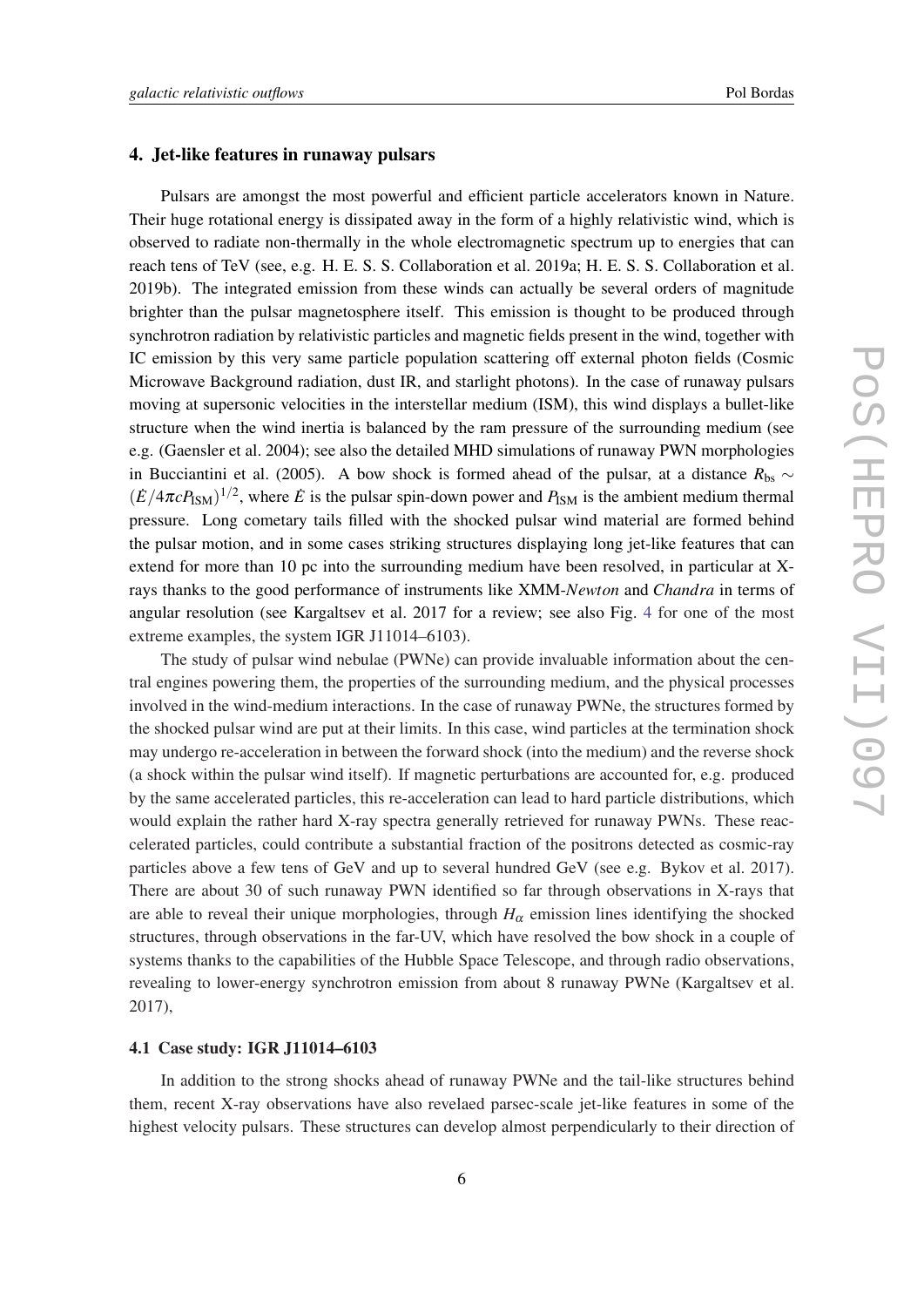<span id="page-7-0"></span>

Figure 1: Flux map around IGR J11014–6103 obtained with *Chandra* (adapted from Pavan et al. 2014). Besides the pulsar and the nebular tail emission, a prominent jet-like feature propagating along the northwest direction is clearly visible. A shorter, rectilinear counter-jet feature, propagating in the south-east direction, can also be distinguished.

motion, without any clear/strong signature of bending. Although several hypotheses have been explored, at present the launching and propagation mechanisms of these rare outflows is still unclear. The source IIGR J11014–6103 is the most extreme case known so far, hosting the brightest and most elongated jet-like features known so far in our Galaxy (see e.g. Pavan et al. 2014).

IGR J11014–6103 is located 11 arcmin south-west of the SNR MSH 11-61A. In soft X-rays (1-10 keV) the system is observed to contain a pulsar (PSR J1101-6101) expelled by its parent SNR MSH 11-61A, a runaway PWN trailing back along the direction of motion in direction of the parent SNR, and long and collimated X-ray jet-like structure extending perpendicularly over 7-arcmin (Pavan et al. 2011). The association of IGR J11014–6103 to SNR MSH 11-61A lead to an estimated projected speed of more than 1000 km/s for the pulsar which is translated to about 15 pc for the physical elongation of the jet. This is the longest X-ray jet-like feature ever observed in our Galaxy. Observations with the Chandra satellite revealed in addition a striking "S-shape" modulation of the longest outflow north of IGR J11014–6103. The short length-scale and regularity of the modulation is strongly reminiscent of a precession or kink instability pattern, suggesting a possible ballistic jet interpretation for this structure (Pavan et al. 2014, 2016). However, the almost unbent shape of the outflow, accounting for the high-velocity of the system, severely challenges this interpretation. In this regard, other scenarios have been suggested for other runaway PWNe displaying similarly misaligned jet-like features, in particular a scenario in which these features are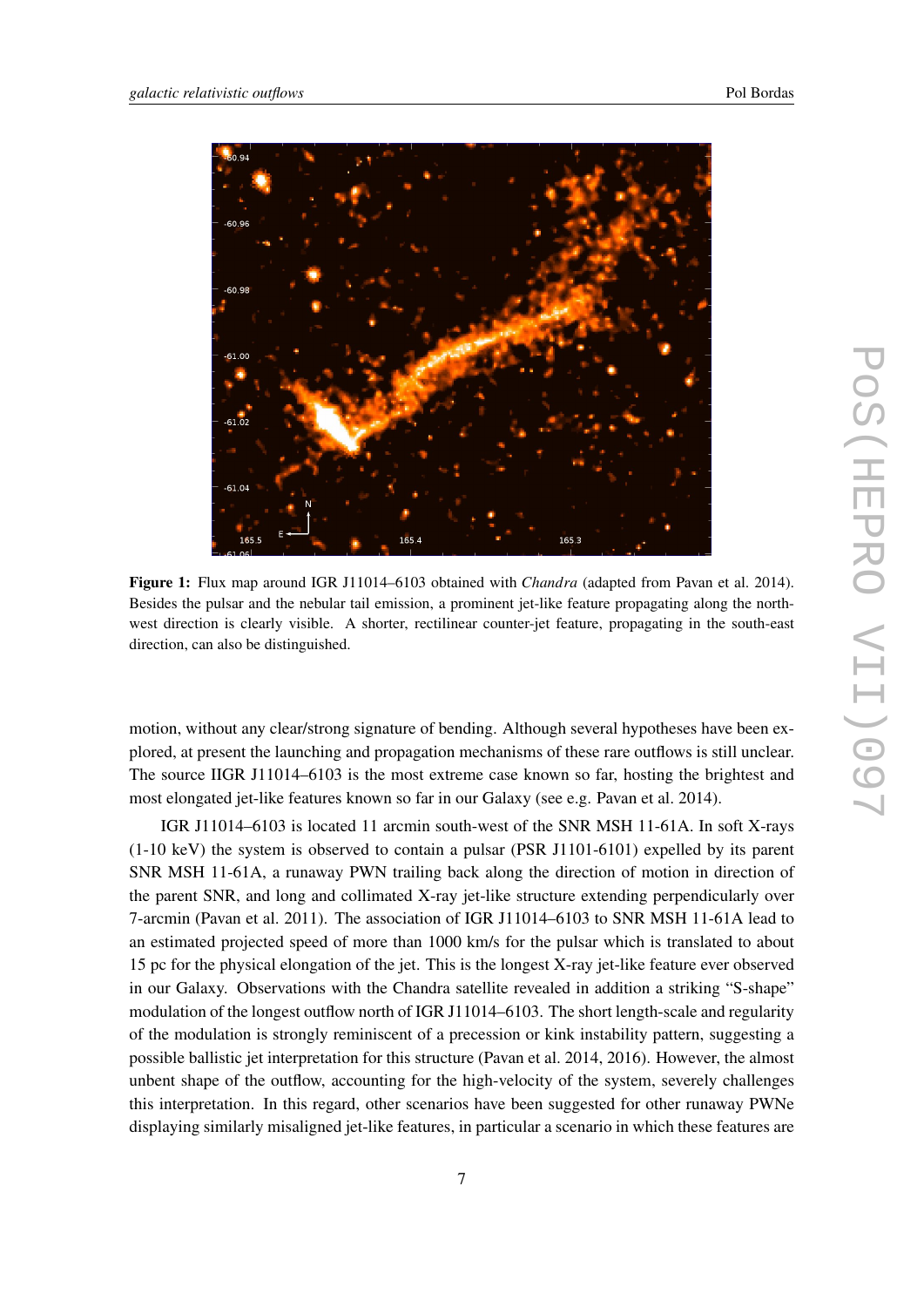<span id="page-8-0"></span>produced through electrons accelerated at the bow-shock interface that diffuse away following the underlying structure of the medium magnetic field (see e.g. Bandiera 2008).

In this diffusion scenario, accelerated electrons are able to escape the bow-shock region once their gyro-radius  $r_g = \gamma m_e c^2 / eB$  becomes larger than the stand-off distance of the bow-shock apex (∼ *R*bs, as defined above). These particles cannot be contained within the bow-shock and can therefore leak into the ISM and diffuse along the ambient magnetic field lines and radiate synchrotron photons. This escape/diffusion scenario has been further studied through MHD simulations recently (see e.g. Barkov et al. 2019; Olmi & Bucciantini 2019), which have confirmed its viability and even explained the circumstances under which highly asymmetric counter-outflows can be produced in runaway PWNe). Recent observations of IGR J11014–6103 , however, seem to partially challenge these results, as the misaligned outflow appears to bend around the pulsar position, after which it becomes much more rectilinear. Although one could argue that for such a fast-moving system the distortion of the ISM magnetic field structure is rather expected, such influence should be contained within the shocked medium region (Lyutikov 2006; Dursi & Pfrommer 2008). A number of questions regarding runaway PWN remain in addition unresolved. From a morphological perspective, it is yet unclear which are the physical conditions upon which the relative prominence of tails and jet-like features depend for a given system/environment. From an observational perspective, to date there is no single runaway PWN detected at TeV gamma-rays, whereas low-velocity PWN are some of the best studied populations at these energies. The lack of TeV detections has been suggested to be related to the limitations of current VHE gamma-ray observatories in terms of angular resolution, such that they may not be able resolve the narrow and long structures associated to runaway PWN (Kargaltsev et al. 2017). However, it is worth noting that non-resolving these structures does not imply a non-detection of these systems, which otherwise display spindown powers as high as  $\sim 10^{37}$  erg s<sup>-1</sup>.

# 5. Concluding remarks

The study of high-energy phenomena associated to relativistic outflows from galactic sources has provided in the last years a number of discoveries which defer further study for their understanding. In this contribution we briefly reviewed three of such cases, namely galactic microquasars, gamma-ray binaries, and runaway pulsar wind nebulae, focusing on recent findings obtained for the corresponding sources SS433, PSR B1259–63 and IGR J11014–6103 . For the former case, several groups have reported in this last years the detection of the source at HE gamma-rays. The origin of this emission is still highly debated in terms of its localisation or whether it comes from the central system or from the eastern/western lobes. The hints for precession periodicity reported in Rasul et al. (2019) would imply that at least a fraction of the gamma-ray flux may be originated at regions relatively close to the central system where this modulation is effective - periodic precession signatures may be smeared out at larger distances unless exotic scenarios are invoked. On spectral grounds, the narrowly peaked SED reported in (Bordas et al. 2015) (see also Rasul et al. 2019) seems to favour hadronic models for this emission. At VHEs, however, the HAWC collaboration has recently reported the detection of SS433/W50 at energies above  $\sim$  25 TeV, which may be produced in the eastern/western lobes, not from the central system. Furthermore, these authors favour a leptonic origin of the emission. It is worth noting that this model fails in accounting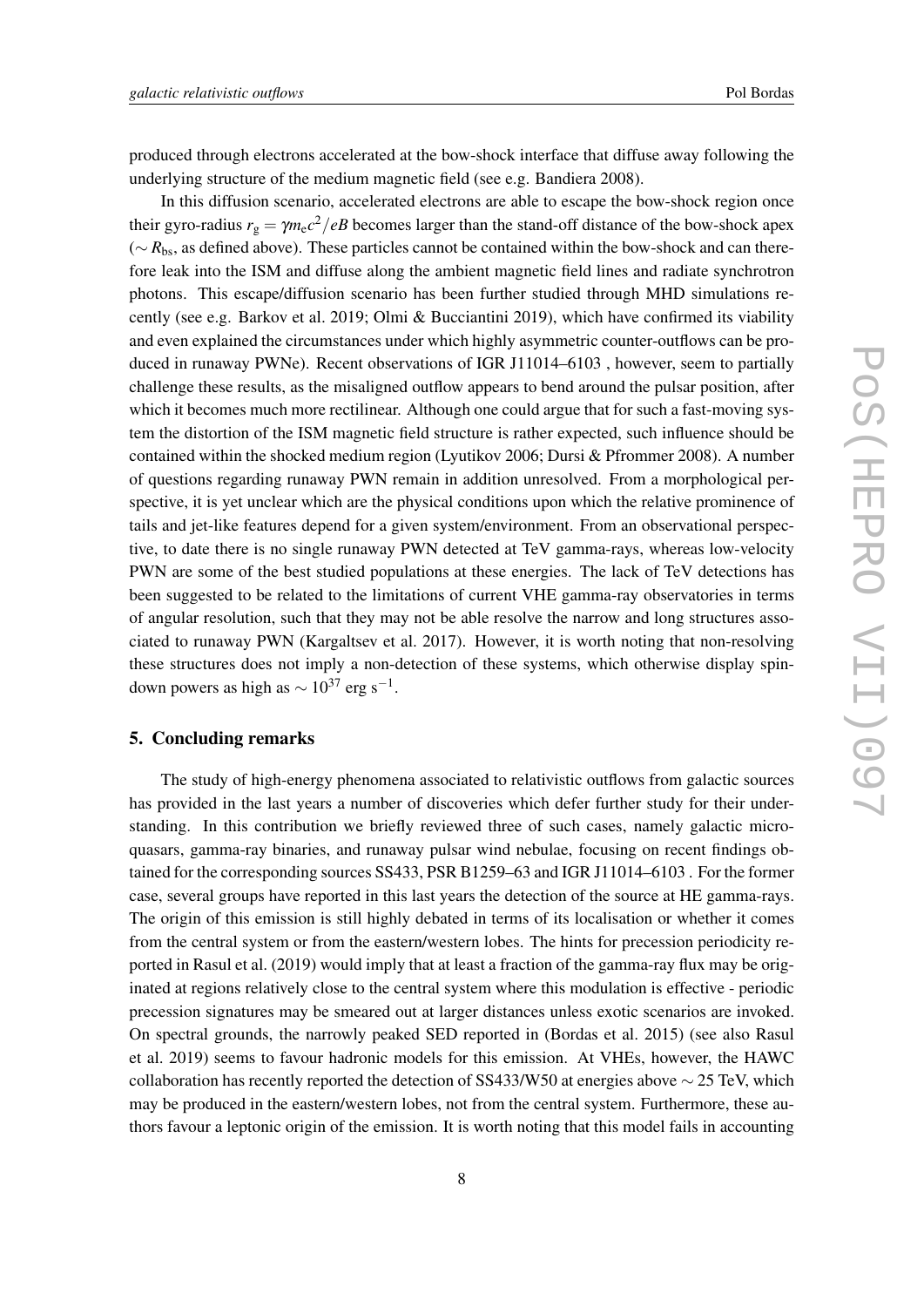simultaneously for both the HE and VHE gamma-ray emission from the source (see e.g. Xing et al. 2019). As for GBs, the number of systems of this class is slowly increasing, with 8 sources firmly detected at gamma-rays as of today. The powering engine in most cases remains unknown, with the exception of PSR B1259–63 and PSR J2032+4127, for which the nature of the compact object, a neutron star, has been unambiguously identified. In the case of PSR B1259–63 , the monitoring of three periastron passages of the system with current HE gamma-ray instruments has shown the repeated occurrence of bright HE flares which carry a significant fraction of the system energy reservoir. In some instances, particularly for the flare observed in 2017 and for the analysis of short time-scale data-sets, the total luminosity clearly exceeds the pulsar spin-down power. Although several models have been proposed none of them can explain the flares consistently in a broadband MWL framework. Regarding runaway PWN, recent studies have demonstrated these sources being capable of producing some of the most extreme jet-like structures known in the Galaxy. The origin of these structures is not yet clear, although recent MHD simulations seem to confirm the possibility of high-energy particle diffusion into the ambient magnetic field. Interestingly, this diffusion scenario, alternative to the more traditional one based on"ballistic" jets, may also explain the radio filaments in the central regions of our Galaxy (see e.g. Barkov & Lyutikov (2019).

#### References

- Abdo, A. A., Ackermann, M., Ajello, M., et al. 2011, ApJL, 736, L11
- Abell, G. O. & Margon, B. 1979, Nature, 279, 701
- Abeysekara, A. U., Albert, A., Alfaro, R., et al. 2018, Nature, 562, 82
- Aharonian, F., Akhperjanian, A. G., Anton, G., et al. 2009, A&A, 507, 389
- Aharonian, F., Akhperjanian, A. G., Aye, K.-M., et al. 2005a, Science, 309, 746
- Aharonian, F., Akhperjanian, A. G., Aye, K.-M., et al. 2005b, A&A, 442, 1
- Aharonian, F. A., Akhperjanian, A. G., Bazer-Bachi, A. R., et al. 2007, A&A, 469, L1
- Aharonian, F. A. & Atoyan, A. M. 1998, NewAR, 42, 579
- Albert, J., Aliu, E., Anderhub, H., et al. 2006, Science, 312, 1771
- Albert, J., Aliu, E., Anderhub, H., et al. 2007, ApJl, 665, L51
- Aleksic, J., Antonelli, L. A., Antoranz, P., et al. 2010, ApJ, 721, 843 ´
- Archambault, S., Beilicke, M., Benbow, W., et al. 2013, ApJ, 779, 150
- Bandiera, R. 2008, A&A, 490, L3
- Barkov, M. V. & Bosch-Ramon, V. 2016, MNRAS, 456, L64
- Barkov, M. V. & Lyutikov, M. 2019, MNRAS, 489, L28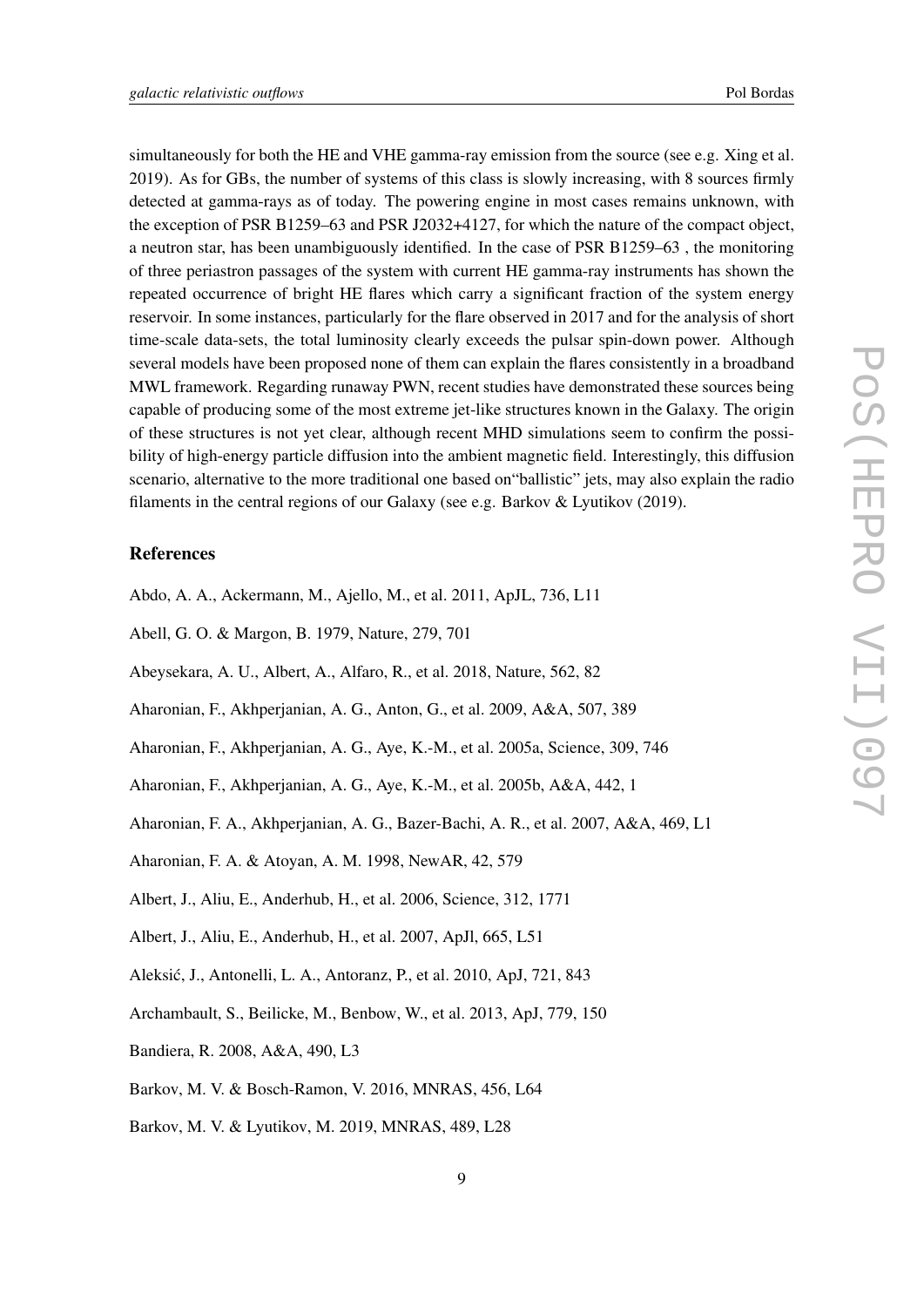- Barkov, M. V., Lyutikov, M., Klingler, N., & Bordas, P. 2019, MNRAS, 485, 2041
- Blumenthal, G. R. & Gould, R. J. 1970, Reviews of Modern Physics, 42, 237
- Bordas, P. 2009, PhD thesis, -
- Bordas, P., Bosch-Ramon, V., & Paredes, J. M. 2010, International Journal of Modern Physics D, 19, 749
- Bordas, P., Bosch-Ramon, V., Paredes, J. M., & Perucho, M. 2009, A&A, 497, 325
- Bordas, P., Sun, X., Yang, R., Kafexhiu, E., & Aharonian, F. A. 2017, in American Institute of Physics Conference Series, Vol. 1792, 6th International Symposium on High Energy Gamma-Ray Astronomy, 040020
- Bordas, P., Yang, R., Kafexhiu, E., & Aharonian, F. 2015, ApJl, 807, L8
- Bosch-Ramon, V., Aharonian, F. A., & Paredes, J. M. 2005, A&A, 432, 609
- Bosch-Ramon, V., Khangulyan, D., & Aharonian, F. A. 2008, A&A, 489, L21
- Bosch-Ramon, V., Romero, G. E., & Paredes, J. M. 2006a, A&A, 447, 263
- Bosch-Ramon, V., Romero, G. E., & Paredes, J. M. 2006b, A&A, 447, 263
- Bucciantini, N., Amato, E., & Del Zanna, L. 2005, A&A, 434, 189
- Bykov, A. M., Amato, E., Petrov, A. E., Krassilchtchikov, A. M., & Levenfish, K. P. 2017, SSR, 207, 235
- Caliandro, G. A., Cheung, C. C., Li, J., et al. 2015, ApJ, 811, 68
- Chang, Z., Zhang, S., Chen, Y.-P., et al. 2018, Research in Astronomy and Astrophysics, 18, 152
- Chardin, G. & Gerbier, G. 1989, A&A, 210, 52
- Chernyakova, M., Abdo, A. A., Neronov, A., et al. 2014, MNRAS, 439, 432
- Corbet, R. H. D., Chomiuk, L., Coe, M. J., et al. 2019, ApJ, 884, 93
- Corbet, R. H. D., Chomiuk, L., Coe, M. J., et al. 2016, ApJ, 829, 105
- Dermer, C. D. & Böttcher, M. 2006, ApJ, 643, 1081
- Díaz Trigo, M., Migliari, S., Miller-Jones, J. C. A., & Guainazzi, M. 2014, A&A, 571, A76
- Díaz Trigo, M., Miller-Jones, J. C. A., Migliari, S., Broderick, J. W., & Tzioumis, T. 2013, Nature, 504, 260
- Dubner, G. M., Holdaway, M., Goss, W. M., & Mirabel, I. F. 1998, AJ, 116, 1842
- Dubus, G. 2006, A&A, 456, 801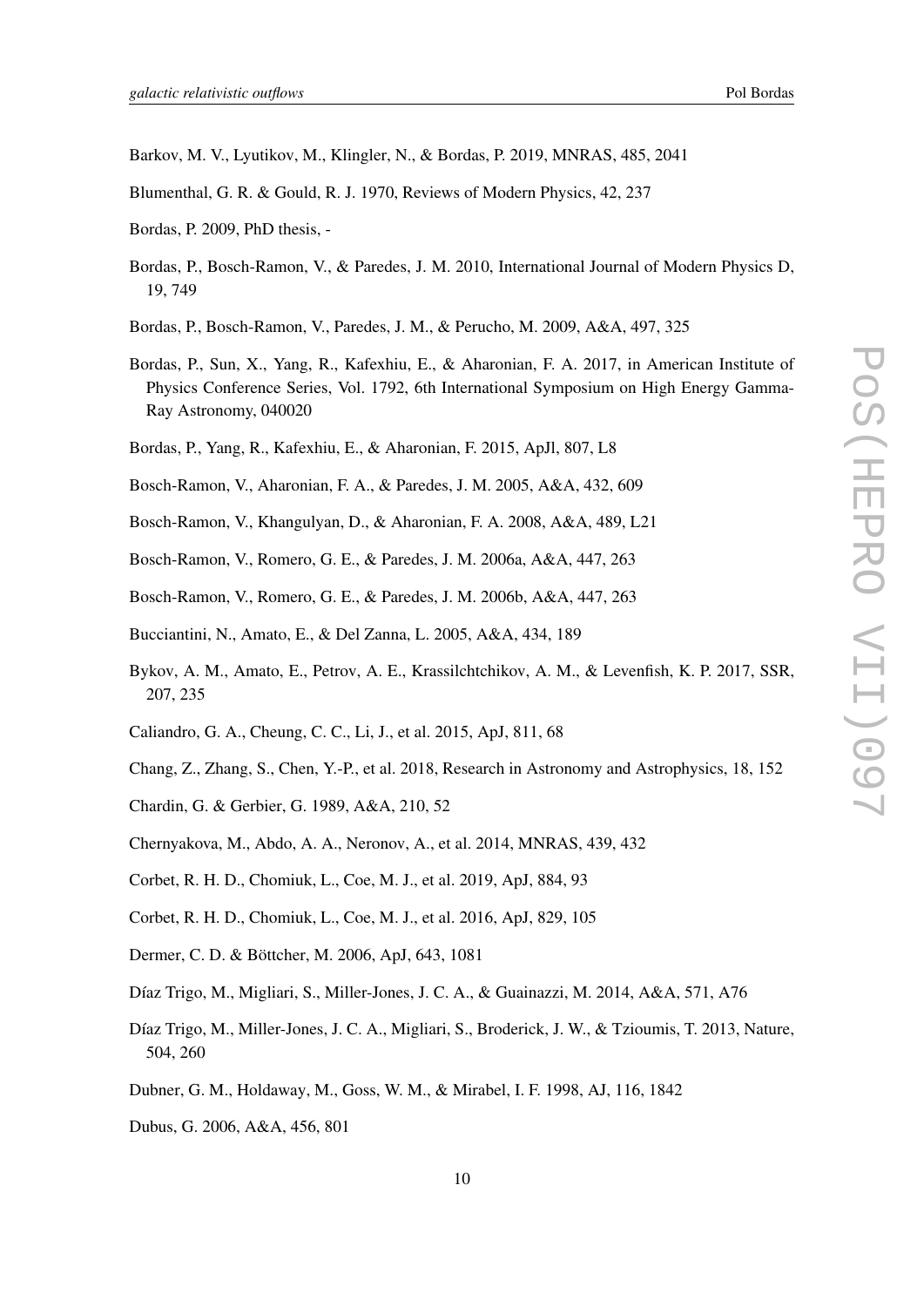- Dubus, G. 2013, A&Ar, 21, 64
- Dubus, G. & Cerutti, B. 2013, A&A, 557, A127
- Dursi, L. J. & Pfrommer, C. 2008, ApJ, 677, 993
- Fermi LAT Collaboration, Abdo, A. A., Ackermann, M., et al. 2009, Science, 326, 1512
- Fermi LAT Collaboration, Ackermann, M., Ajello, M., et al. 2012, Science, 335, 189
- Gaensler, B. M., van der Swaluw, E., Camilo, F., et al. 2004, ApJ, 616, 383
- H. E. S. S. Collaboration, Abdalla, H., Abramowski, A., et al. 2018, A&A, 612, A10
- H. E. S. S. Collaboration, Abdalla, H., Aharonian, F., et al. 2019a, A&A, 621, A116
- H. E. S. S. Collaboration, Abdalla, H., Aharonian, F., et al. 2019b, A&A, 627, A100
- H. E. S. S. Collaboration, Abramowski, A., Acero, F., et al. 2013, A&A, 551, A94
- Heinz, S. & Sunyaev, R. 2002, A&A, 390, 751
- Jaron, F., Torricelli-Ciamponi, G., & Massi, M. 2016, A&A, 595, A92
- Johnson, T. J., Wood, K. S., Kerr, M., et al. 2018, ApJ, 863, 27
- Johnston, S., Manchester, R. N., Lyne, A. G., et al. 1992, ApJL, 387, L37
- Kargaltsev, O., Pavlov, G. G., Klingler, N., & Rangelov, B. 2017, Journal of Plasma Physics, 83, 635830501
- Khangulyan, D., Aharonian, F. A., Bogovalov, S. V., & Ribó, M. 2012, ApJl, 752, L17
- Kong, S. W., Cheng, K. S., & Huang, Y. F. 2012, ApJ, 753, 127
- Loh, A., Corbel, S., Dubus, G., et al. 2016, MNRAS, 462, L111
- Lyne, A. G., Stappers, B. W., Keith, M. J., et al. 2015, MNRAS, 451, 581
- Lyutikov, M. 2006, MNRAS, 373, 73
- MAGIC Collaboration, Ahnen, M. L., Ansoldi, S., et al. 2018, A&A, 612, A14
- Malyshev, D., Zdziarski, A. A., & Chernyakova, M. 2013, MNRAS, 434, 2380
- MeerKAT Collaboration. 2018, MNASSA : Monthly Notes of the Astronomical Society of South Africa, 77, 102
- Migliari, S., Fender, R., & Méndez, M. 2002, Science, 297, 1673
- Miller-Jones, J. C. A., Deller, A. T., Shannon, R. M., et al. 2018, MNRAS, 479, 4849
- Mirabel, I. F., Rodriguez, L. F., Cordier, B., Paul, J., & Lebrun, F. 1992, Nature, 358, 215